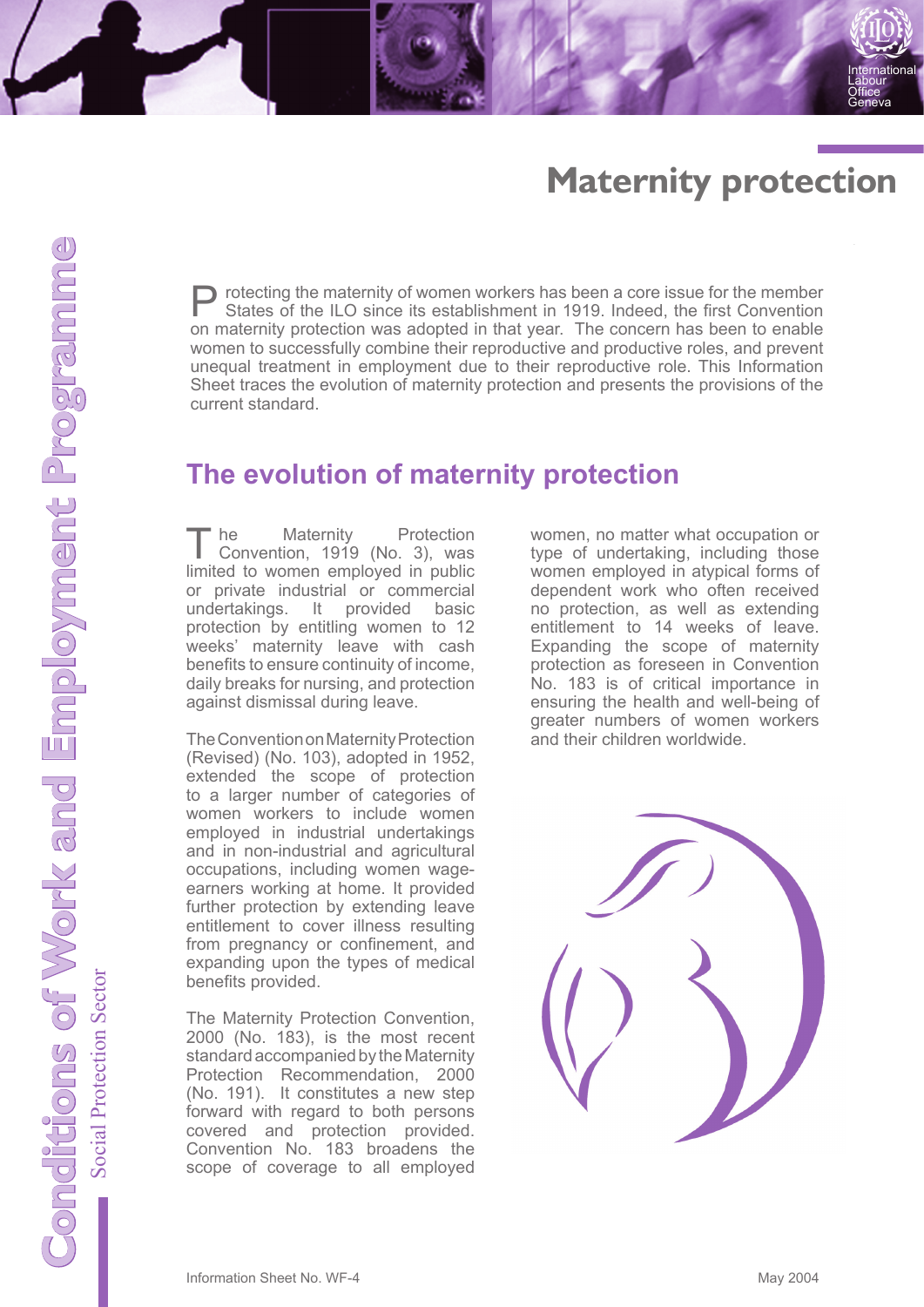## **Elements of maternity protection**

### **Maternity leave**

<sup>the</sup> ne mother's right to a period of rest in relation to childbirth is a crucial means of protecting the health of the mother and her child. Convention No. 183 extends the period of leave from 12 weeks as foreseen in the earlier Conventions to a minimum of 14 weeks, six of which must be taken following the confinement. Recommendation No. 191 suggests that this period be at least 18 weeks. The Convention also establishes a right to additional leave in case of illness, complications or risks of complication arising out of pregnancy. An essential part of maternity leave is the right to return to the same work, or one with the same pay, upon return from the leave (Articles 4 and 5).

Convention No. 183, like its predecessors, provides for a compulsory leave of six weeks after the birth of the child, during which the mother must not be allowed to work. This is intended to protect the woman from being pressured to return to work when it could be detrimental to her health and that of her child.

#### **Cash and medical benefits**

The right to cash benefits during<br>absence for maternity is an essential part of maternity protection. Convention No. 183 provides that the cash benefit shall be at a level that ensures that the woman can maintain herself and her child in proper conditions of health and with a suitable standard of living. The amount of such benefit shall be not less than two-thirds of the woman's previous or insured earnings, and be provided through social insurance or public funds or in a manner determined by national law and practice. The basic principle of payment through social insurance or public funds is very important to protect women from discrimination in the labour market, which could be more

The global consensus on the importance of maternity leave is reflected in the fact that some provision exists in the legislation of virtually all countries. The graph below indicates the number of weeks provided in the legislation of 156 ILO member States for which information has been collected. It can be noted that 43 per cent of countries provide for a duration of at least 14 weeks, the minimum specified in Convention No. 183.

#### **Length of maternity leave in 156 ILO member States**



Source: Conditions of Work and Employment Database  $(2004)$ .

likely if the employers of women must bear directly the costs of maternity.

As an improvement in protection, Convention No. 183 requires member States to ensure that the qualifying conditions for cash benefits, can be met by a large majority of employed women. Where women do not meet the qualifying conditions for cash benefits, they must be entitled to adequate benefits out of social assistance funds.

The Convention provides for medical benefits, including pre-natal, childbirth and post-natal care as well as hospitalization when necessary (Article 6).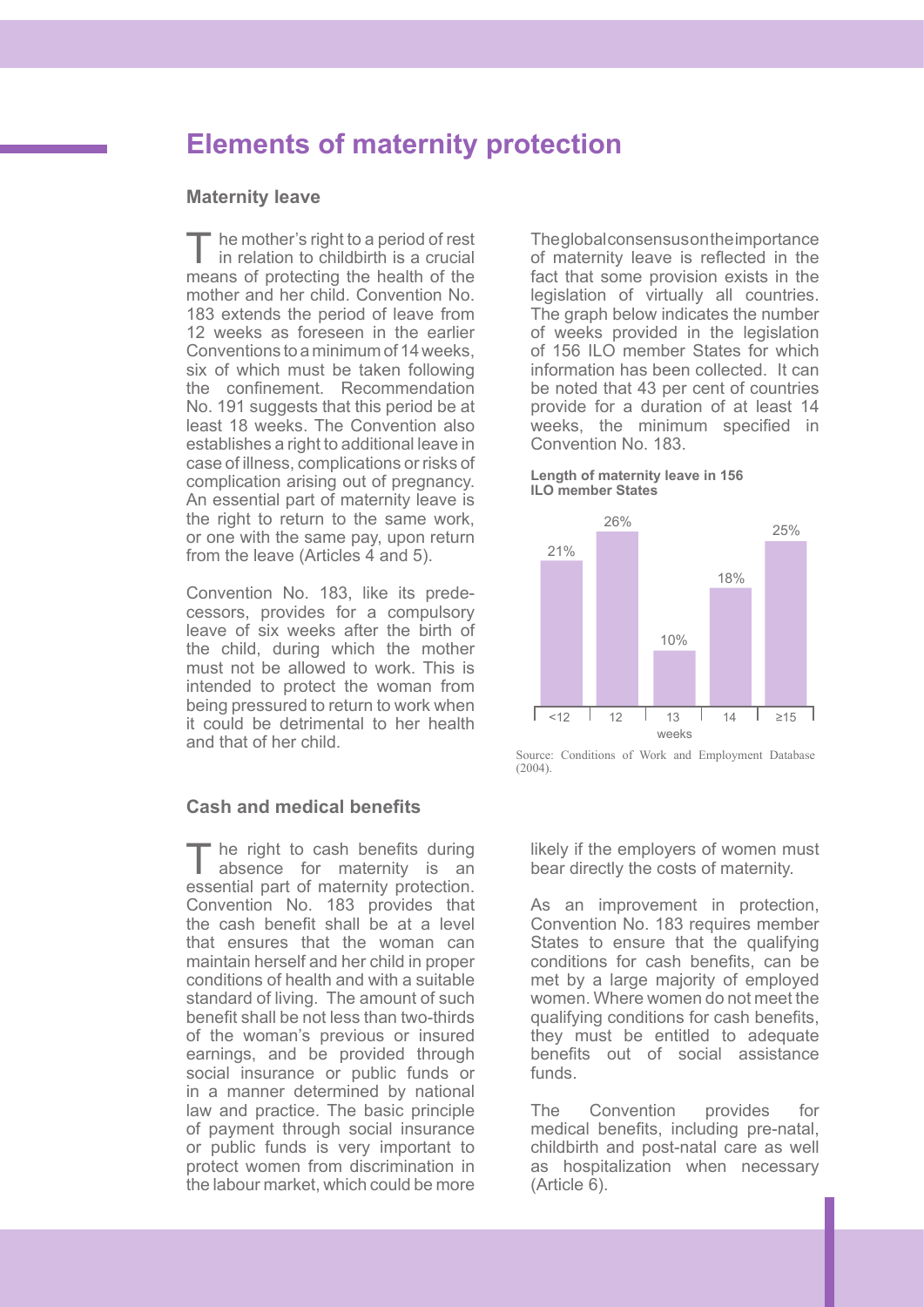#### **Health protection**

D uring pregnancy, childbirth and<br>
breastfeeding, there are risks at the workplace that may affect the health of the woman and her child.<sup>1</sup> Convention No. 183 recognizes for the first time at the Convention level the right to health protection by providing for member States to adopt measures to ensure that the pregnant or nursing woman is not obliged to perform work prejudicial to her health or that of her child, or where an assessment has established a significant risk to the health of the mother or her child (Article 3). Recommendation No 191 provides for adaptations in the pregnant or<br>breastfeeding woman's working breastfeeding woman's working conditions in order to reduce particular workplace risks related to the safety

and health of the pregnant or nursing woman and her child. Measures that should be taken when work involves risks include:

- elimination of risk; or
- adaptation of working conditions; or
- transfer to another more safe position, without loss in pay, when such adaptation is not feasible; or
- paid leave if such a transfer is not feasible.

The woman should retain the right to return to her job or an equivalent one paid at the same rate when it is safe for her to do so (Article 6).

#### **Breastfeeding**

he right to breastfeed a child after returning to work is an important part of maternity protection, having major benefits for the health of the mother and of her child. The World Health Organization recommends exclusive breastfeeding of babies until the age of 6 months, and continued breastfeeding with appropriate complementary foods for up to two

years.2 Convention No. 183 entitles women to one or more daily breaks or a reduction of hours of work for breastfeeding. Breaks or reduction of working hours shall be counted as working time and remunerated accordingly. The length and numbers of breaks are to be determined by national law or practice (Article 10).

#### **Nursing breaks legislation**

*Over 90 ILO member States provide nursing breaks of at least one hour under national legislation. In the majority of countries, the duration is one hour in total, although a number of countries, particularly in Europe, provide for a longer break. The most frequent provision for entitlement to breastfeeding breaks is until the child reaches the age of one year.* 

Source: Conditions of Work and Employment Database (2004).